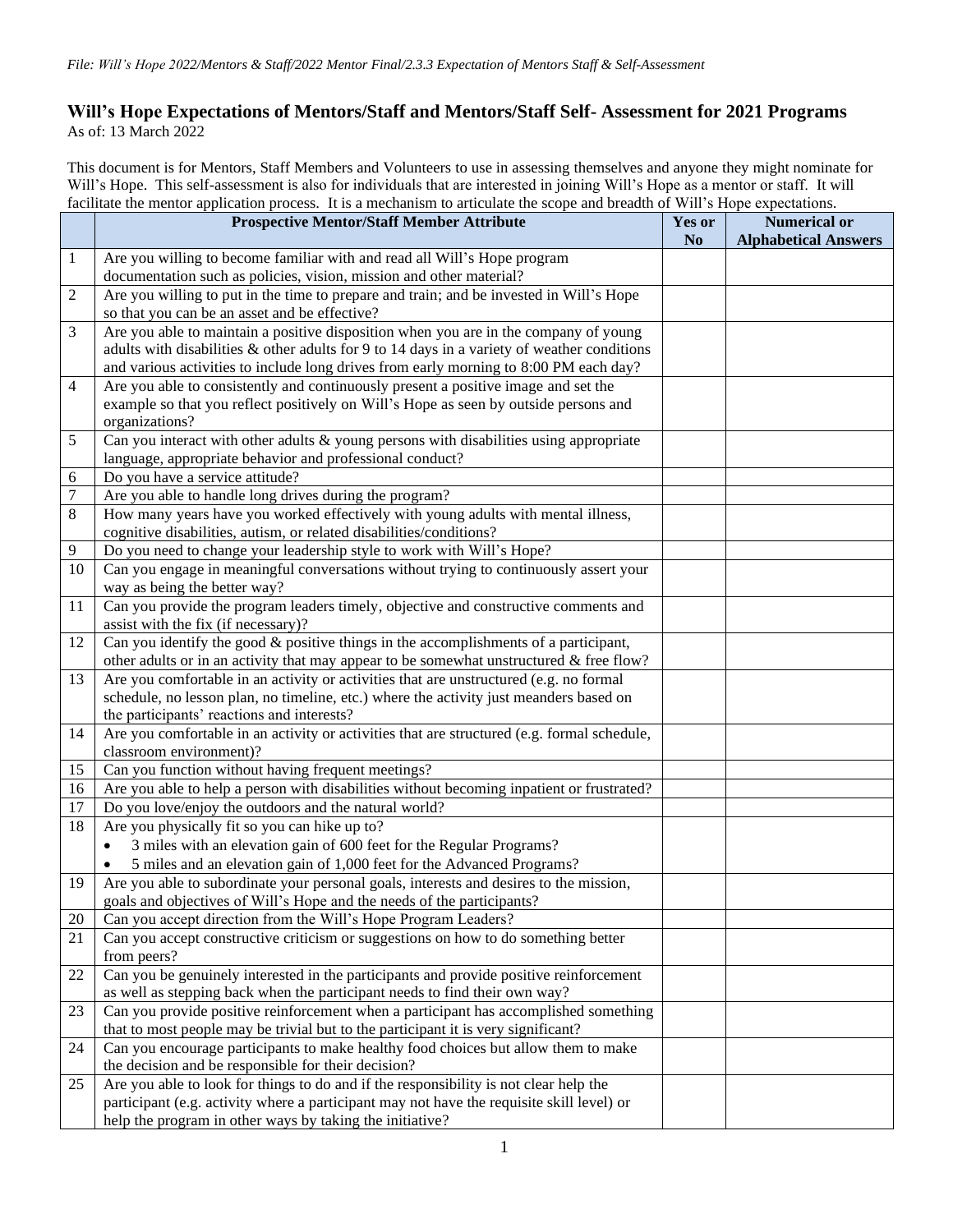|          | <b>Prospective Mentor/Staff Member Attribute</b>                                                                                                                                | <b>Yes or</b><br>N <sub>0</sub> | <b>Numerical or</b><br><b>Alphabetical Answers</b> |
|----------|---------------------------------------------------------------------------------------------------------------------------------------------------------------------------------|---------------------------------|----------------------------------------------------|
| 26       | Are you consistently a team player?                                                                                                                                             |                                 |                                                    |
| 27       | Are you able to let others get the credit, even if you contributed to accomplishing a task<br>or project?                                                                       |                                 |                                                    |
| 28       | Can you demonstrate humbleness and sincerity to the participants?                                                                                                               |                                 |                                                    |
| 29       | Are you comfortable in ensuring a participant is prepared for activities and events such                                                                                        |                                 |                                                    |
|          | as ensuring proper dress, water, food, etc. on a daily basis prior to the day's activities                                                                                      |                                 |                                                    |
|          | beginning and throughout the day?                                                                                                                                               |                                 |                                                    |
| 30       | When planning daily/hourly schedules for activities the weather will be considered and                                                                                          |                                 |                                                    |
|          | it is not the intention of the program to deliberately work in an inclement environment.                                                                                        |                                 |                                                    |
|          | However, there may be tasks or situations (e.g. where a storm moves in quickly) where                                                                                           |                                 |                                                    |
|          | everyone gets wet and cold. Are you able to operate in inclement weather and continue                                                                                           |                                 |                                                    |
|          | to mentor?                                                                                                                                                                      |                                 |                                                    |
| 31       | Can you participate in the program knowing that cell phones cannot be used during the                                                                                           |                                 |                                                    |
|          | day and can only be used for a limited time in the evening when it doesn't interfere with                                                                                       |                                 |                                                    |
|          | the Program?                                                                                                                                                                    |                                 |                                                    |
| 32       | Can you sit through a class or briefings and pay attention without having side                                                                                                  |                                 |                                                    |
|          | conversations and or using your smart phone (in any manner) and being distractive to                                                                                            |                                 |                                                    |
|          | the instructor, participants and other Will's Hope staff?<br>Can you work effectively with young adults that may appear normal but underneath the                               |                                 |                                                    |
| 33       | participants are very sensitive and fragile?                                                                                                                                    |                                 |                                                    |
| 34       | Are you willing to allow your mentee to use your phone in the evening to call family                                                                                            |                                 |                                                    |
|          | members?                                                                                                                                                                        |                                 |                                                    |
| 35       | Do you use the words please $&$ thank you frequently?                                                                                                                           |                                 |                                                    |
| 36       | How are your people skills? $A =$ Outstanding, $B =$ Excellent,                                                                                                                 |                                 |                                                    |
|          | $C = Satisfactory, D = Less than Satisfactory$                                                                                                                                  |                                 |                                                    |
| 37       | How are your active listening skills? $A =$ Outstanding, $B =$ Excellent,                                                                                                       |                                 |                                                    |
|          | $C = Satisfactory, D = Less than Satisfactory$                                                                                                                                  |                                 |                                                    |
| 38       | Are you able to participate through the entire nine to fourteen-day program?                                                                                                    |                                 |                                                    |
|          | We have recently expanded the Advanced Programs (10 days in 2022) so if this                                                                                                    |                                 |                                                    |
|          | commitment is too long please discuss this with the Program Leaders as to what                                                                                                  |                                 |                                                    |
|          | timeframe you can support.                                                                                                                                                      |                                 |                                                    |
| 39       | Do you avoid the use of "I want", "You must do it this way", "My way is the best                                                                                                |                                 |                                                    |
| 40       | " and similar self-serving directives?<br>Can you abide by the rules specified by the National Park Service, guides, US Forest                                                  |                                 |                                                    |
|          | Service and other organizations?                                                                                                                                                |                                 |                                                    |
| 41       | Are you able to look at this experience as an honor where you may receive far more                                                                                              |                                 |                                                    |
|          | than what you contribute?                                                                                                                                                       |                                 |                                                    |
| 42       | During long drives to various activities are you able to engage the participants in fun                                                                                         |                                 |                                                    |
|          | and educational activities that emphasize training objectives or observations of wildlife,                                                                                      |                                 |                                                    |
|          | features or other items seen enroute?                                                                                                                                           |                                 |                                                    |
| 43       | Can you police yourself if you are starting to be less than positive $\&$ enthusiastic?                                                                                         |                                 |                                                    |
| 44       | Can you work in a calm, respectful and courteous manner?                                                                                                                        |                                 |                                                    |
| 45       | Do you understand that the program (even though it is a lot of fun) is not a vacation?                                                                                          |                                 |                                                    |
| 46       | Are you able to help mentors/staff if they need help?                                                                                                                           |                                 |                                                    |
| 47       | Are you able to help other mentors if their mentee consumes a lot of time and the                                                                                               |                                 |                                                    |
|          | mentor needs a short break?                                                                                                                                                     |                                 |                                                    |
| 48<br>49 | Are you able to keep the "Big Picture" in focus even when you are extremely busy?<br>Are you able to help your mentee interpret things such as a duty roster so the participant |                                 |                                                    |
|          | has a clear understanding of their duties?                                                                                                                                      |                                 |                                                    |
| 50       | Are you able to carry on a professional or friendly conversation with a visitor or other                                                                                        |                                 |                                                    |
|          | person without revealing confidential personal or other information about                                                                                                       |                                 |                                                    |
|          | yourself/others/participants?                                                                                                                                                   |                                 |                                                    |